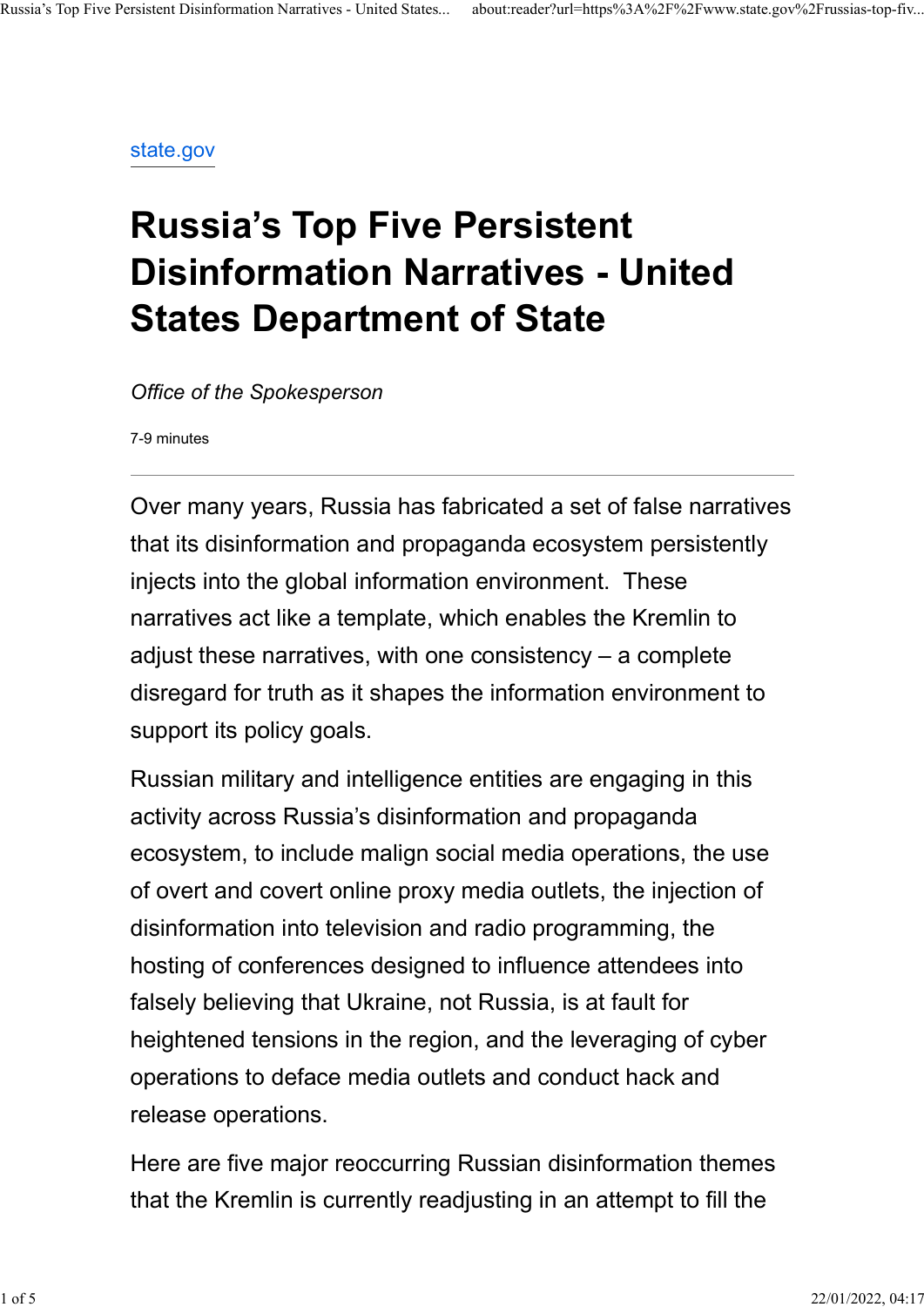information environment with false narratives about its actions in Ukraine.

#### Theme #1: "Russia is an Innocent Victim"

Russian government officials falsely portray Russia as a perpetual victim and its aggressive actions as a forced response to the alleged actions of the United States and our democratic allies and partners. To further these claims, Russia turns to one of its favorite labels to attempt to hit back: "Russophobia." After invading Ukraine in 2014, the Russian government and statecontrolled disinformation outlets began to accuse anyone who questioned Russia's actions of being xenophobic Russophobes.

For example, Russia claims that the international community's negative reaction to its invasion of an independent country was simply because people feared and hated Russia. According to the chart below, Russophobia was not an issue of major concern to the Russian Foreign Ministry or state-funded disinformation outlets until the Russian military invaded Ukraine. Claims of "Russophobia" persist across a range of topics and are employed whenever the Russian government wants to play the victim, when it is actually the aggressor.



Entries for Sputnik before 2014 refer to its predecessor, Voice of Russia

Graph showing mentions of the words "Russophobia" and "Russophobe" by the Russian Foreign Ministry, Sputnik and RT, 2001–17. (Source: DFRLab)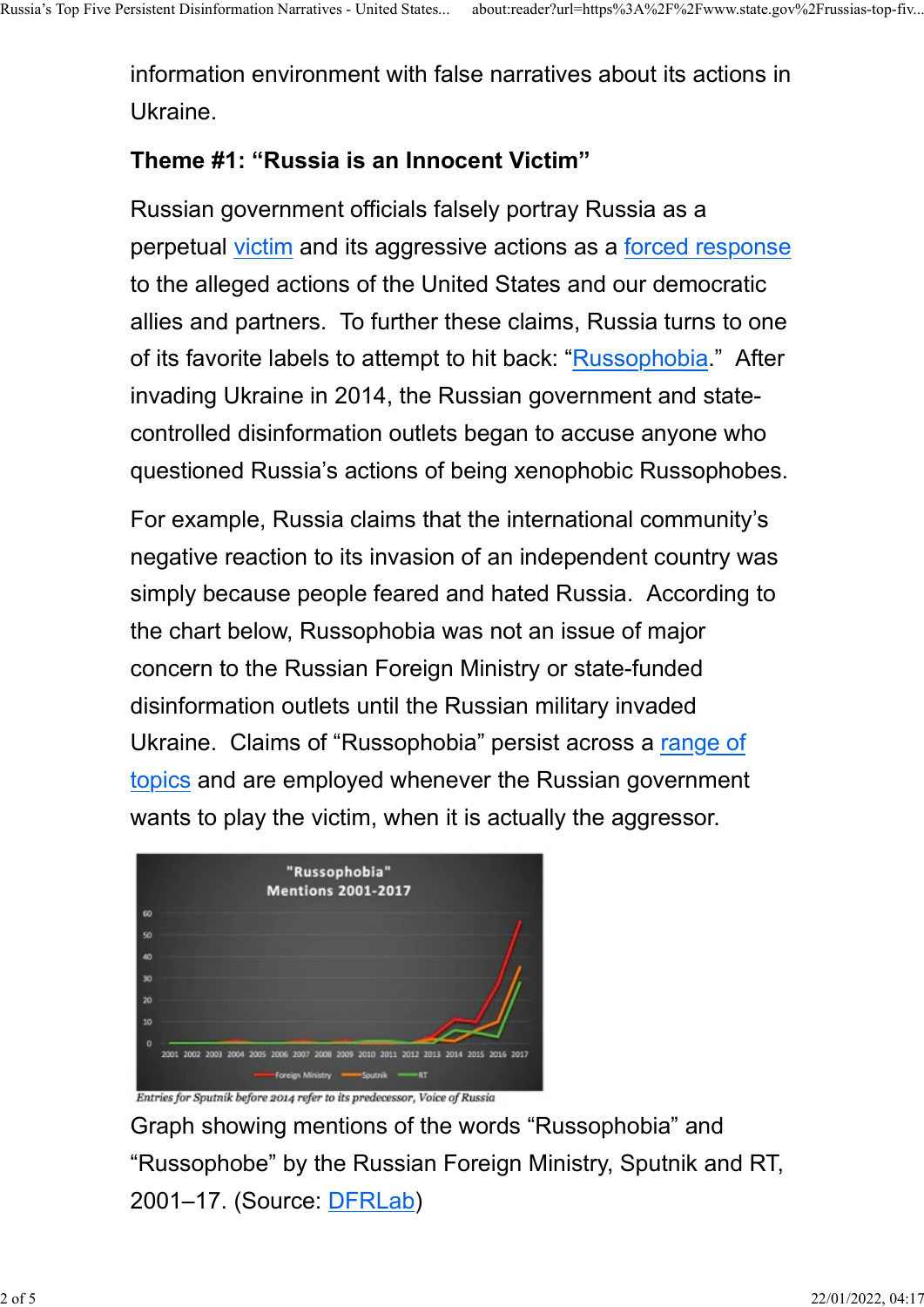## Theme #2: Historical Revisionism

When history does not align with the Kremlin's political objectives, Russian government officials and their proxy voices deny historical events or distort historical narratives to try to cast Russia in a more favorable light and serve its domestic and geopolitical agenda. For example, the 1939 non-aggression pact between the Soviet Union and Nazi Germany, also known as the Molotov-Ribbentrop Pact, which helped precipitate World War II, is politically inconvenient for the Putin regime. In 2020, in an attempt to minimize and rationalize Stalin's decision to align himself with Hitler, Putin published a twisted version of the start of World War II, downplaying the Soviet role and shifting blame for the war to other countries. Russia often takes this a step further by labeling those who disagree with its twisted version of history as Nazis or Nazi sympathizers.

The Kremlin also applies this formula to the history of Ukraine's statehood, NATO's conduct during the collapse of the Soviet Union, its GULAG prison system, the famine in Ukraine known as Holodomor, and many other events where the Kremlin's historical actions do not serve its current political goals.

## Theme #3: "The Collapse of Western Civilization is Imminent"

Russia pushes the false claim that Western civilization is collapsing and has strayed from "traditional values" because it works to ensure the safety and equality of LGBTQI+ people and promotes concepts such as female equality and multiculturalism. The demise of Western civilization is one of Russia's oldest disinformation tropes, with claims of "the decaying west" documented since the 19<sup>th</sup> century.

This "values"-based disinformation narrative evokes ill-defined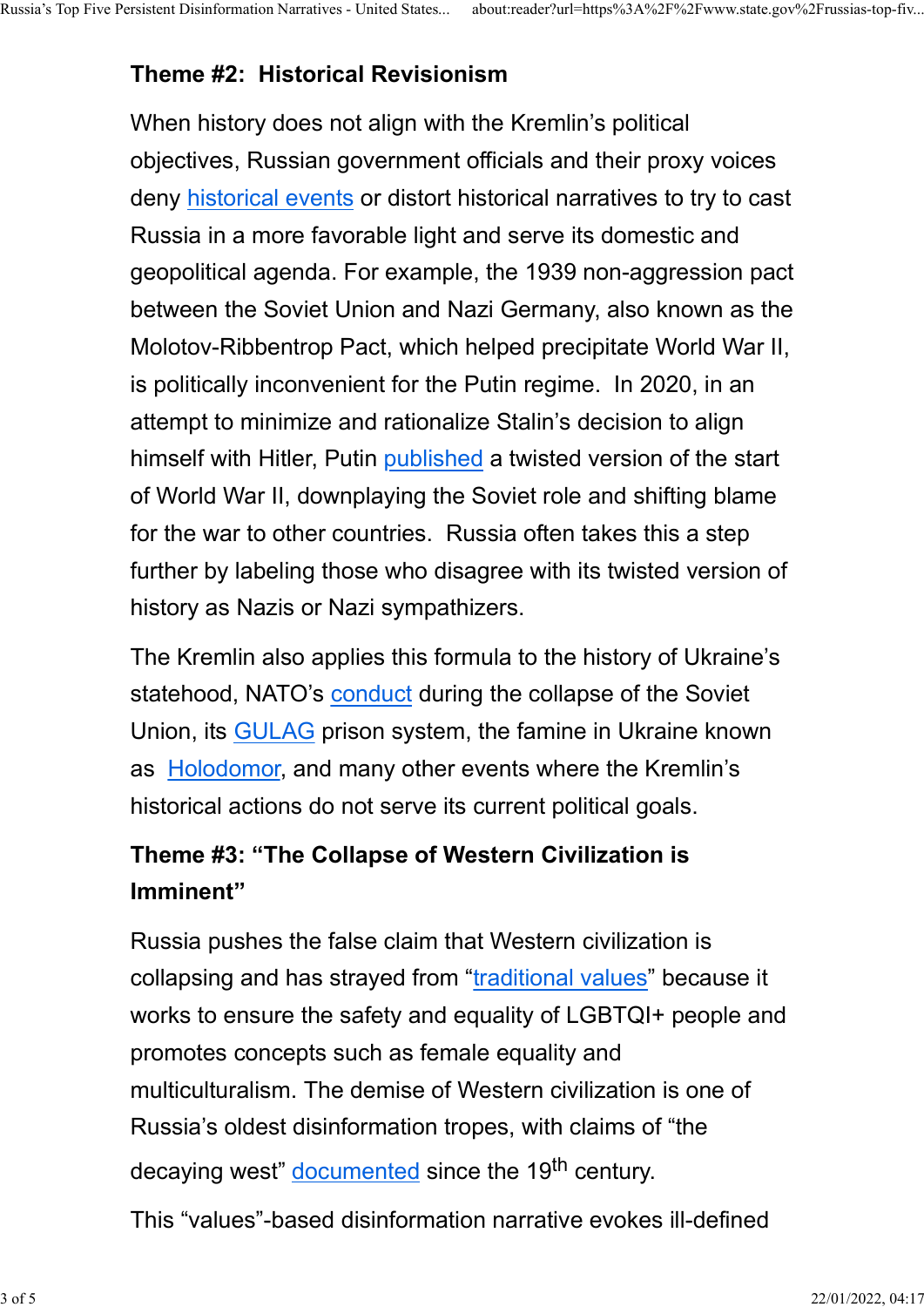concepts including "tradition," "family values," and "spirituality." Russia argues it is the bastion of so-called "traditional values" and gender roles and serves as a moral counterweight to the "decadence" of the United States and Western countries. For example, President Putin has claimed the West has practically cancelled the concepts of "mother" and "father," and instead has replaced them with "parent 1 and 2," while Foreign Minister Lavrov wrote that Western students "learn at school that Jesus Christ was bisexual."

## Theme #4: "Popular Movements are U.S.-sponsored 'Color Revolutions'"

The Kremlin has difficulty accepting that all individuals should have the human right to freedom of expression, and that the government should be accountable to its people. Russia has accused the United States of either instigating uprisings or plotting "color revolutions" in Georgia, Kazakhstan, the Kyrgyz Republic, Moldova, Ukraine, and throughout the Middle East and Africa. If a popular movement is pro-democracy and proreform and not deemed to be in Russia's geopolitical interests, the Kremlin will often attack its legitimacy and claim that the United States is secretly behind it. These baseless accusations often target local and international civil society organizations, as well as independent media that expose human rights abuses and corruption. The Kremlin seeks to deny that people in neighboring countries could have agency, dignity, and independent aspirations to advocate for themselves, just as it denies these qualities to the people of Russia.

#### Theme #5: Reality is Whatever the Kremlin Wants It to Be

The Kremlin frequently tries to create multiple false realities and insert confusions into the information environment when the